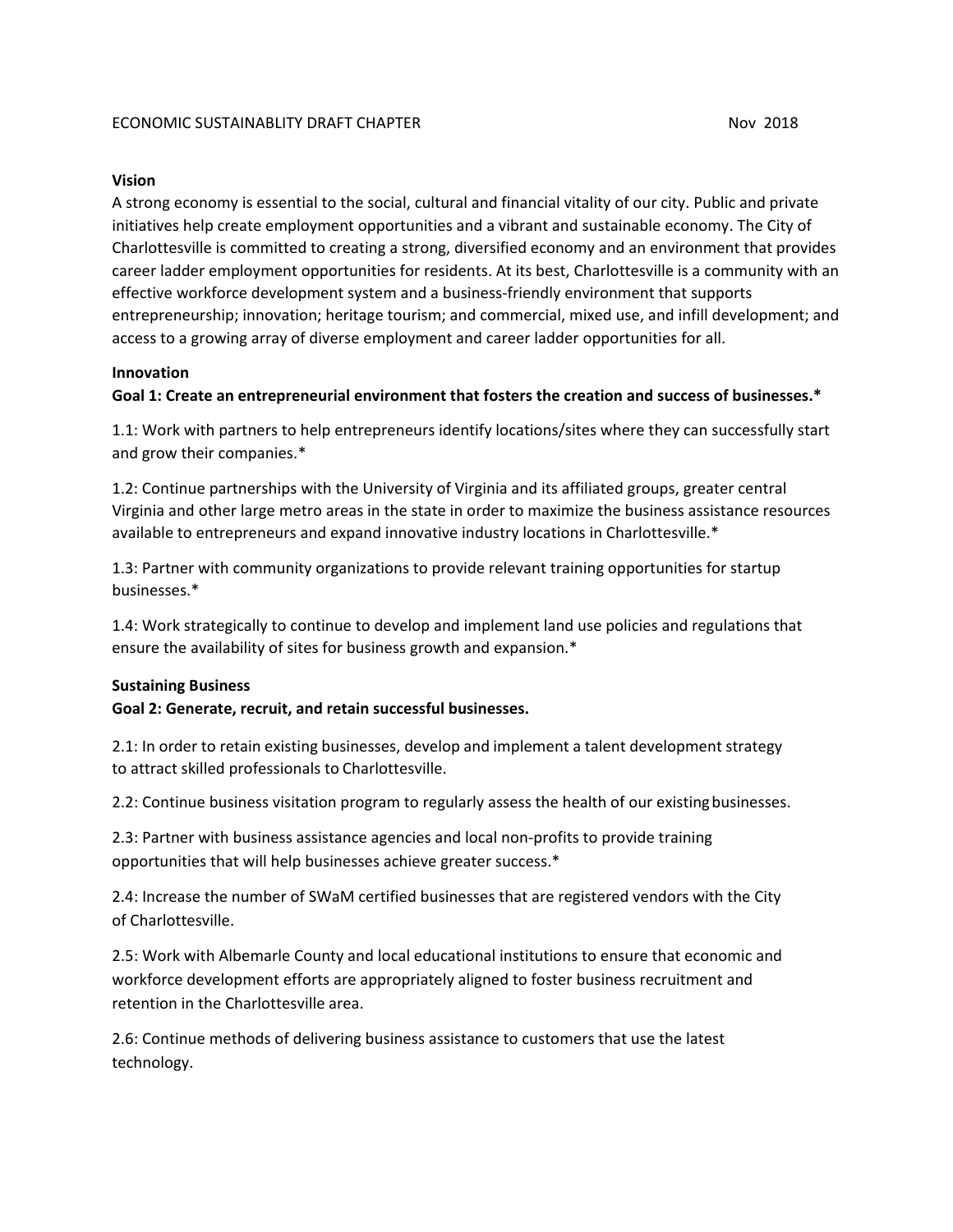2.7: Develop and implement a marketing effort that informs residents and businesses about the products and services offered by the City of Charlottesville Office of Economic Development.

## **Partnerships**

**Goal 3: Build partnerships with private sector groups in order to maximize strategic capital investment in targeted areas in the City.**

3.1: Encourage the development of the City's key commercial corridors and surrounding sites (such as West Main Street, Preston Avenue, Harris Street and Cherry Avenue).\*

3.2: Proactively participate in planning and development studies such as small area plans, particularly as they relate to economic development opportunities in strategic areas throughout the City.\*

3.3: Participate with internal and external stakeholders to implement the Strategic Investment Area plan.

3.4: Align zoning ordinances to facilitate economic activity in existing and new areas of commercial opportunity identified in the updated future land use map.\*

3.5: Work to ensure that newly aligned City ordinances and regulations balance the need to promote development opportunities and competing interests.\*

3.6: Explore appropriate incentives for development projects with significant economic impact, with particular emphasis on target industries and those industries that directly address the need for more career ladder job opportunities that will help move City residents towards self-sufficiency (e.g., light manufacturing, semi-skilled trades, etc.). \*

# **Tourism**

# **Goal 4: Increase tourism to help expand the positive economic impact visitors have on the City.**

4.1: "Continue collaborative engagement with partners, stakeholders and influencers in the City of Charlottesville and Albemarle County, to raise awareness of the area's rich artistic, ethnic, cultural, and LBGTQ community's diversity through marketing that inspires travel from out-of-area. As the official destination marketing organization for both the city and county, this engagement is ongoing."

4.2: Seek out opportunities for public-private partnerships in the provision of infrastructure that supports the tourism industry.

4.3: Explore ways of creating recreational access routes to our community's heritage and cultural sitesto enhance their efforts on Charlottesville's economy.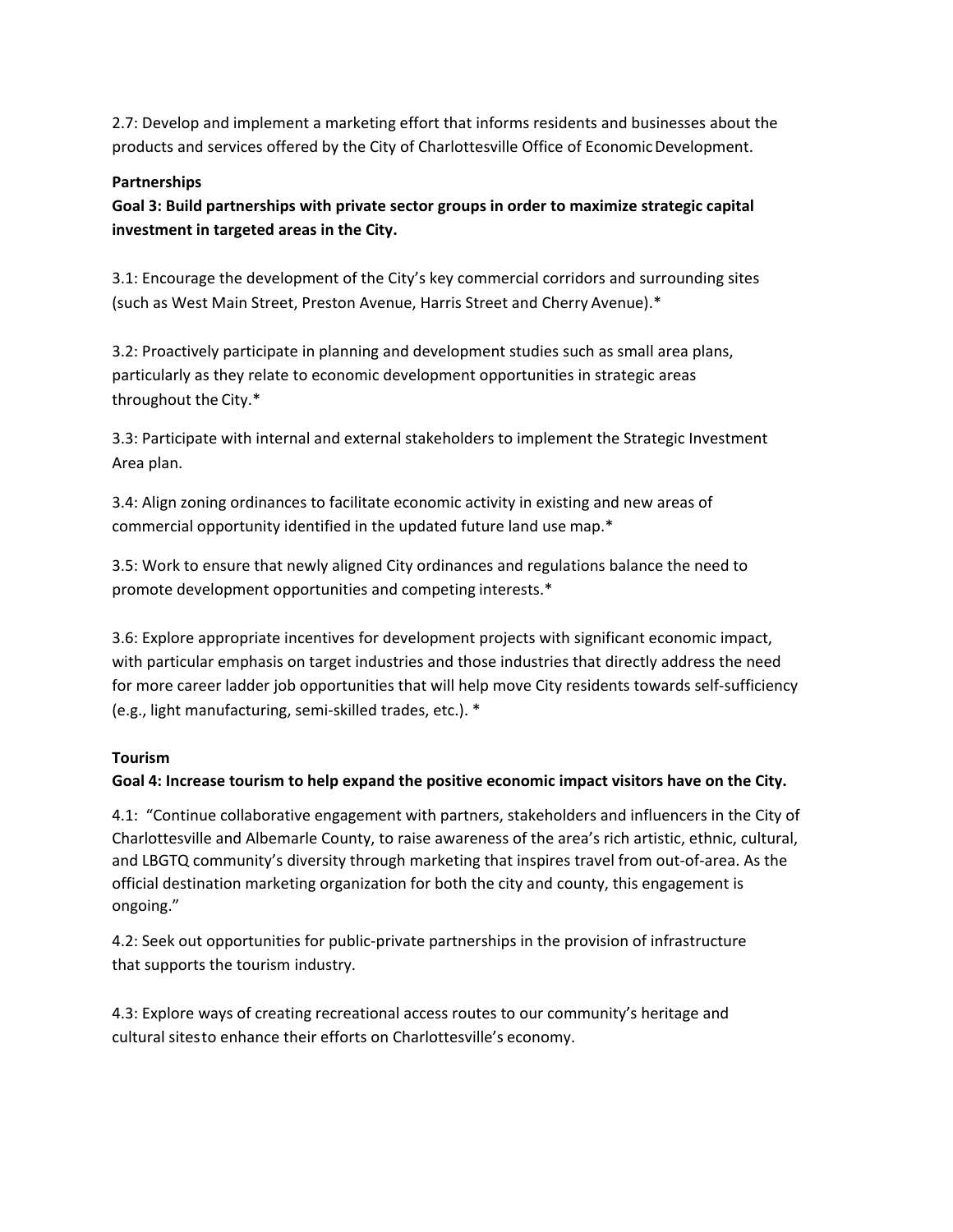### **Downtown Mall**

**Goal 5: Maintain the economic vitality of the Downtown Mall and surrounding areas. The Downtown Mall, as the focal point hub of the region, features a vibrant historic district with arts and entertainment, shopping, dining, cultural events, and a dynamic City Market.**

5.1: Monitor the need for additional parking as new development occurs, with particular attention to parking needs downtown and along the West Main corridor.

5.2: Partner with University of Virginia and all other adjacent property owners and residents for continued implementation of the West Main Street Plan.

5.3: Continue to encourage private sector developers to implement plans from the commercial corridor study.

5.4: Continue to support and maintain the Downtown Mall, as not only the economic and cultural hub of theCity, but a central place that encourages diversity through activities, residences, goods, and services.

5.5: Study how the Downtown Mall can be more welcoming and inclusive for people of all social, cultural, racial, ethnic and economic backgrounds and action on findings.

5.6: Study extending the Downtown Mall on Old Preston and along the historic Page Street right of way to connect to 4<sup>th</sup> Street at the Jefferson School.

## **Workforce**

## **Goal 6: Be an effective partner in creating a well-prepared and successful workforce.**

6.1: Continue to develop and expand programs for City of Charlottesville youth that will expose them tothe principles of financial literacy, economics, technology, and entrepreneurship.

6.2: Provide support for educational programs that will prepare City students for 21st century jobs in our area's target industries.\*

6.3: Develop educational programs/training that target jobs that are in high demand to ensure that the local workforce has the qualifications needed to find employment within these industries.\*

6.4: Explore programs/initiatives that offer skilled trades training for City residents. Nurture and expand employment opportunities within this industry.\*

6.5: Partner with local workforce service providers to offer retraining opportunities for City residents in order to increase their chances of gaining employment in new and emerging industries.